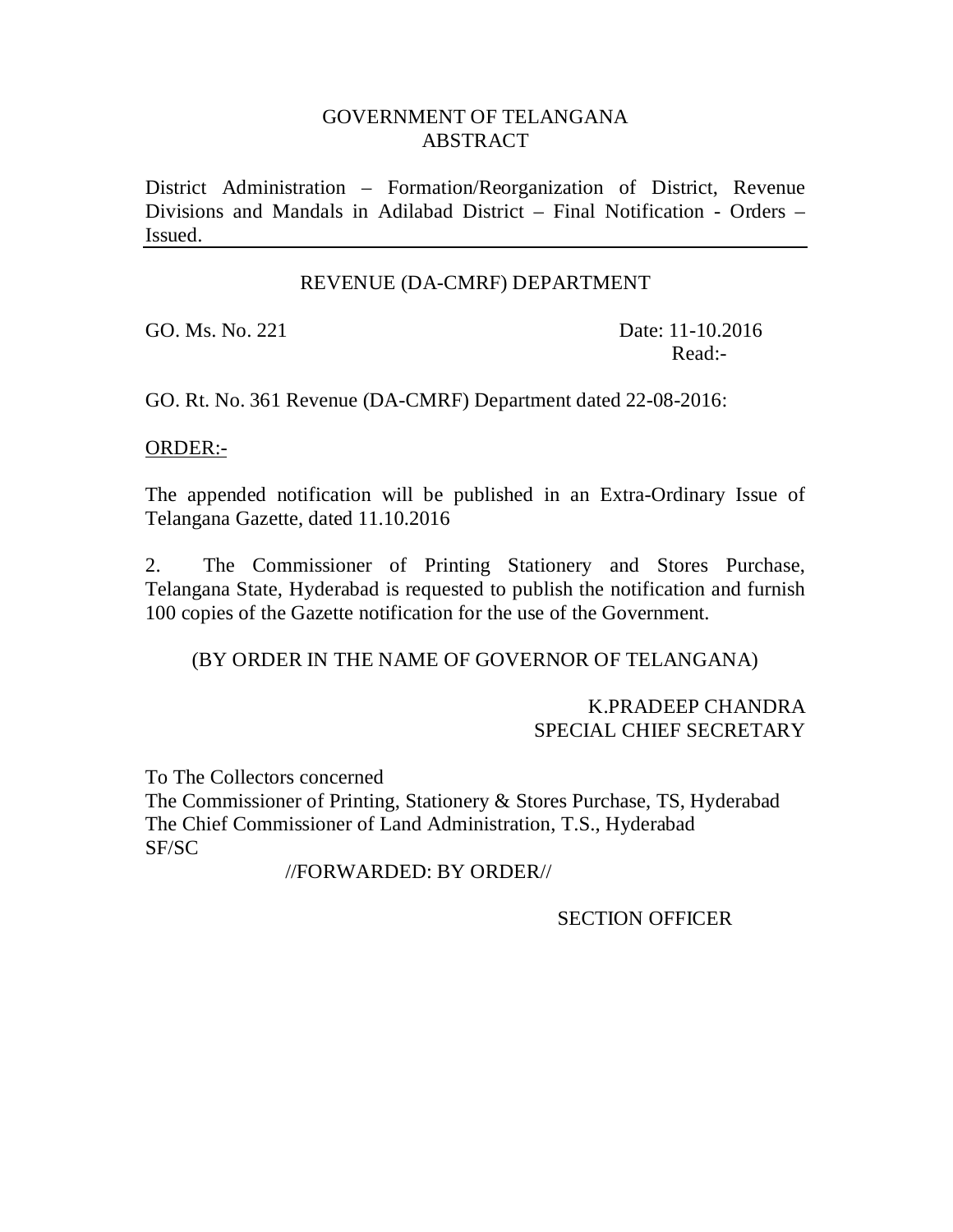### NOTIFICATION

#### Form II

In exercise of the powers conferred under Section 3 of the Telangana Districts (Formation) Act, 1974, the Governor of Telangana, in the interests of better administration and development of the area concerned, after taking into consideration of the objections and suggestions received from various people and public representatives, by altering the boundaries of existing District(s), i.e., as specified in Section 3 of the Central Act No. 6 of 2014 and its Revenue Divisions and Mandals and Villages, do hereby notify, the District, Revenue Divisions and Mandals and Villages as specified in the Schedules below, with effect from 11.10.2016.

Formation of new District(s), Revenue Divisions, Mandals and Villages will not have any effect on the existing elected bodies of Zilla Parishads, Mandal Parishads and Gram Panchayats and their jurisdiction over the areas covered by the existing districts, as specified in Section 3 of the Central Act No. 6 of 2014 till the new ZPs, MPs and GPs are constituted, in accordance with law.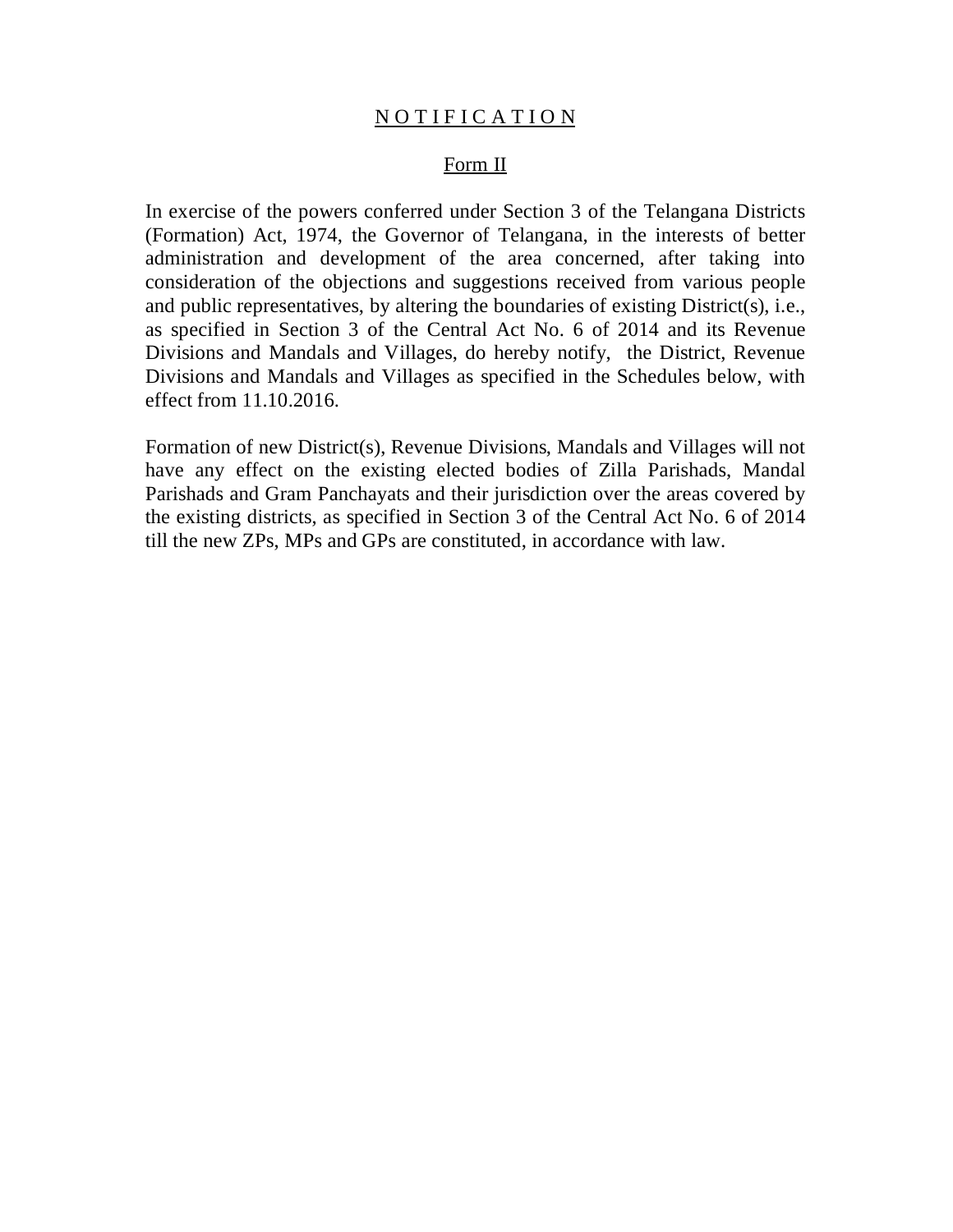| <b>Schedule - I</b> |                                                                         |                                                     |                                     |                                                |  |
|---------------------|-------------------------------------------------------------------------|-----------------------------------------------------|-------------------------------------|------------------------------------------------|--|
|                     | <b>ADILABAD DISTRICT</b>                                                |                                                     |                                     |                                                |  |
| Sl <sub>No</sub>    | Name of the<br>Revenue<br>Division<br>including new<br><b>Divisions</b> | Mandals in the<br>District including New<br>Mandals | Name of the<br>Existing<br>District | Name of the<br>Existing<br>Revenue<br>Division |  |
| 1                   | $\overline{2}$                                                          | $\mathfrak{Z}$                                      | $\overline{4}$                      | 5                                              |  |
| 1<br>$\overline{2}$ |                                                                         | Adilabad (Urban)<br><b>Adilabad Rural</b><br>(New)  |                                     |                                                |  |
| 3                   |                                                                         | <b>Mavala (New)</b>                                 |                                     |                                                |  |
| $\overline{4}$      |                                                                         | Gudihatnoor                                         |                                     |                                                |  |
| 5                   |                                                                         | Bazarhatnoor                                        |                                     |                                                |  |
| 6                   |                                                                         | Bela                                                |                                     |                                                |  |
| 7                   | 1.Adilabad                                                              | Boath                                               |                                     | <b>ADILABAD</b>                                |  |
| 8                   |                                                                         | Jainath                                             |                                     |                                                |  |
| 9                   |                                                                         | <b>Tamsi</b>                                        | <b>ADILABAD</b>                     |                                                |  |
| 10                  |                                                                         | <b>Bheempur</b>                                     |                                     |                                                |  |
| 11                  |                                                                         | Talamadugu                                          |                                     |                                                |  |
| 12                  |                                                                         | Neradigonda                                         |                                     |                                                |  |
| 13                  |                                                                         | Ichoda                                              |                                     |                                                |  |
| 14                  |                                                                         | Sirikonda(New)                                      |                                     |                                                |  |
| 15                  |                                                                         | Indravelly                                          |                                     |                                                |  |
| 16                  | 2.Utnoor                                                                | Narnoor                                             |                                     | <b>UTNOOR</b>                                  |  |
| 17                  |                                                                         | Gadiguda(New)                                       |                                     |                                                |  |
| 18                  |                                                                         | Utnoor                                              |                                     |                                                |  |

K. PRADEEP CHANDRA SPECIAL CHIEF SECRETARY REVENUE DEPARTMENT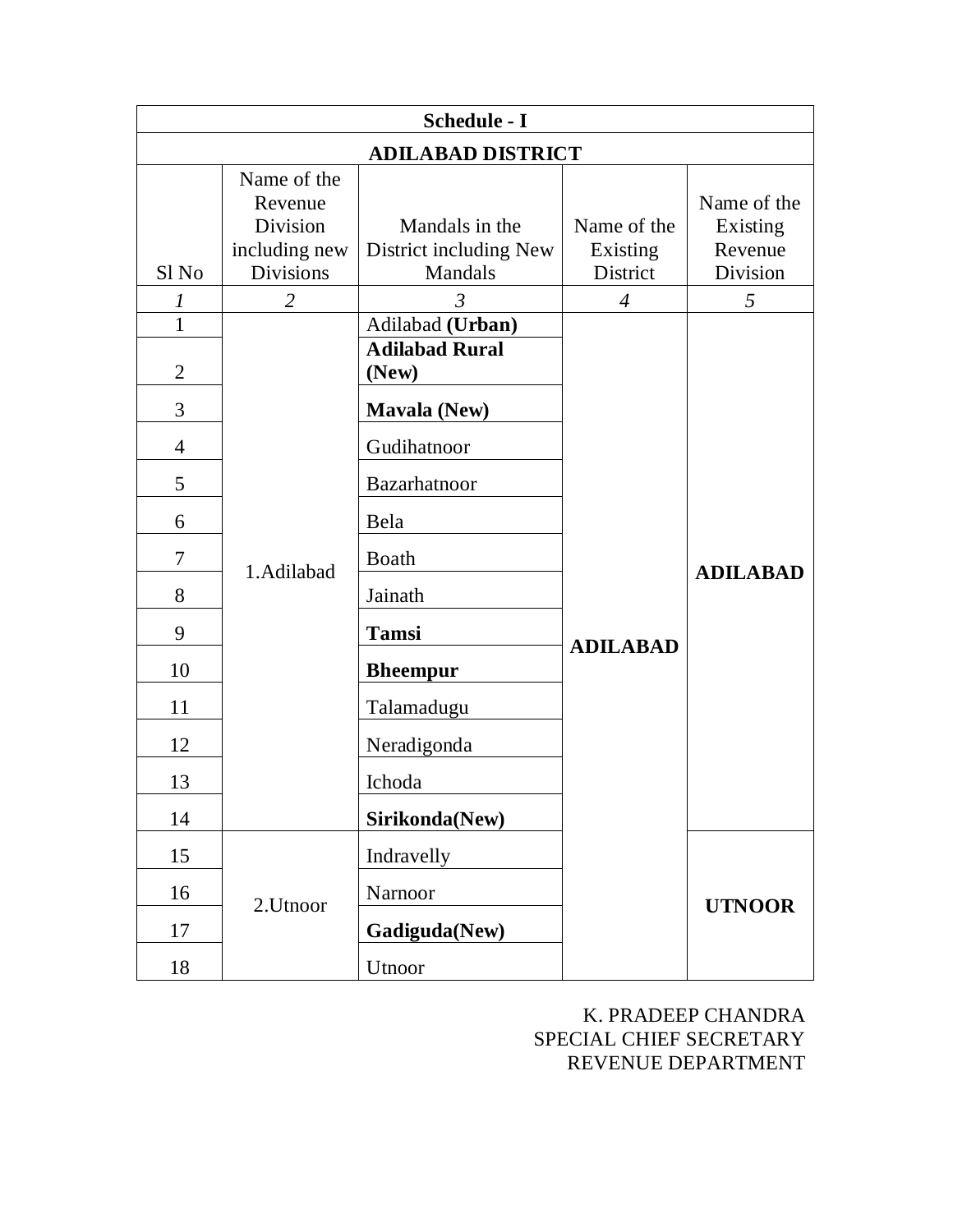| <b>Schedule - II</b>                                                                                                                             |                            |                                                                                                                                                                                                                                                             |                                                                |  |
|--------------------------------------------------------------------------------------------------------------------------------------------------|----------------------------|-------------------------------------------------------------------------------------------------------------------------------------------------------------------------------------------------------------------------------------------------------------|----------------------------------------------------------------|--|
| REORGANIZATION OF MANDALS IN ADILABAD DISTRICT                                                                                                   |                            |                                                                                                                                                                                                                                                             |                                                                |  |
| $S1$ . No.                                                                                                                                       | Name of the Mandal         | Villages in the Mandal<br>(given the list of all<br>villages)                                                                                                                                                                                               | Name of the existing<br>Mandals from which<br>Mandal is formed |  |
| 1                                                                                                                                                | 2                          | 3                                                                                                                                                                                                                                                           | $\overline{4}$                                                 |  |
| $\mathbf{1}$<br>$\overline{c}$<br>3                                                                                                              | 1.ADILABAD<br>(URBAN)      | Adilabad<br>Khanapur<br>Bhukthapur                                                                                                                                                                                                                          | <b>ADILABAD</b>                                                |  |
|                                                                                                                                                  |                            | TOTAL (3)                                                                                                                                                                                                                                                   |                                                                |  |
| $\mathbf{1}$<br>$\overline{2}$<br>3<br>$\overline{4}$<br>5<br>6<br>7<br>8<br>9<br>10<br>11<br>12<br>13<br>14<br>15<br>16<br>17<br>18<br>19<br>20 | 2.AIDILABAD<br>(RURAL) NEW | Ankapur<br>Anukunta<br>Ankoli<br>Arli (Buzrug)<br>Ashodaburki<br>Kachkanti<br>Kottur<br>Kumbajhari<br>Khandala<br>Khanapur<br>Ganeshpur<br>Chinchughat<br>Chanda-T<br>Chichdhari<br>Jamdapur<br>Jamuldhari<br>Takli<br>Tantoli<br>Tippa<br>Taroda (Srimath) | <b>ADILABAD</b>                                                |  |
| 21<br>22<br>23<br>24<br>25<br>26<br>27<br>28<br>29<br>30                                                                                         |                            | Dimma<br>Nishaghat<br>Pochera<br>Pippaldhari<br>Belluri<br><b>Burnoor</b><br>Bheemseri<br>Maregaon<br>Maleboregaon<br>Mallapur                                                                                                                              |                                                                |  |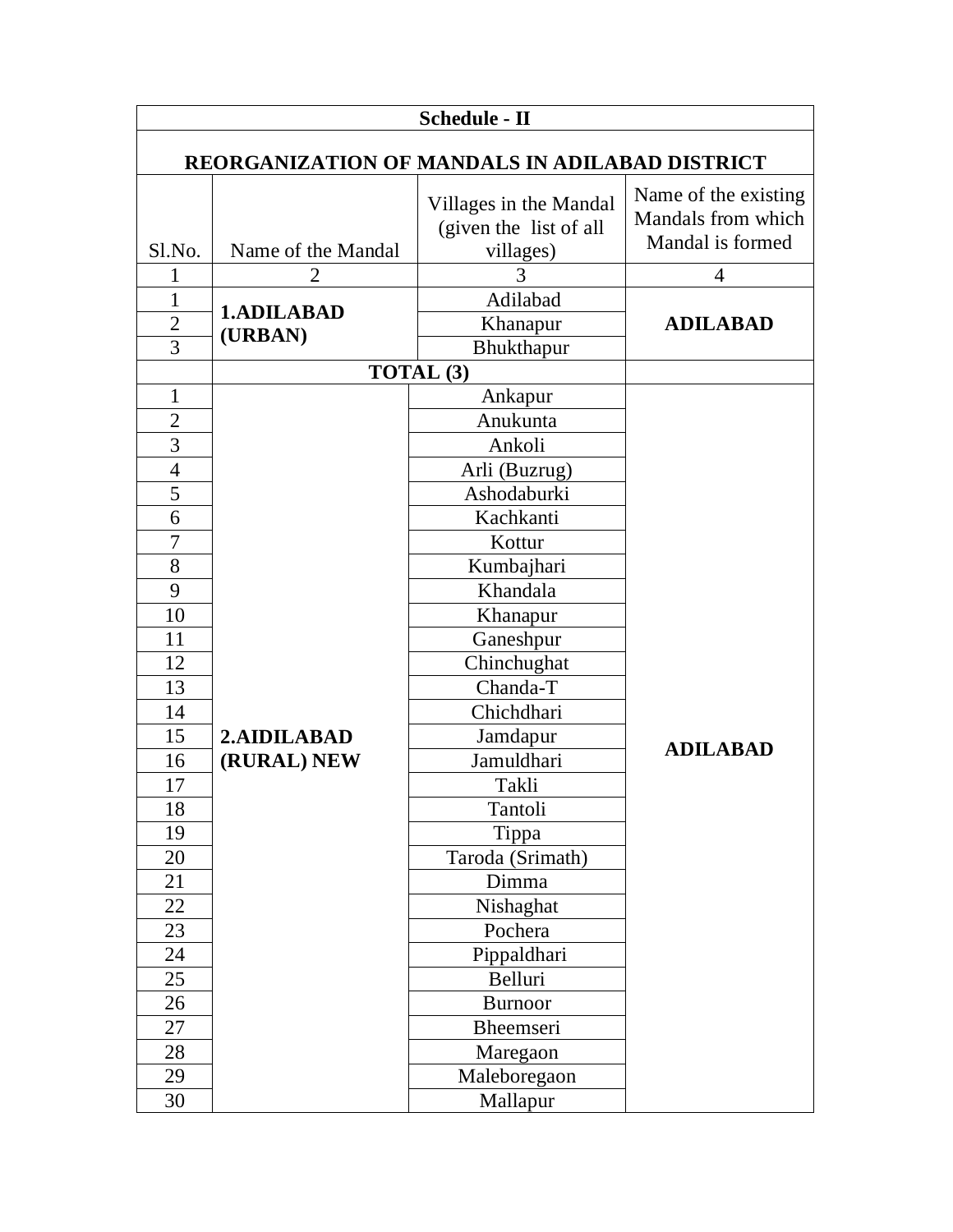| 31             |                              | Yapalguda                    |                 |
|----------------|------------------------------|------------------------------|-----------------|
| 32             |                              | Rampur (Royati)              |                 |
| 33             |                              | Ramai                        |                 |
| 34             |                              | Landasangvi                  |                 |
| 35             |                              | Lokari                       |                 |
| 36             |                              | Lohara                       |                 |
| 37             |                              | Wanwat                       |                 |
| 38             |                              | Hattigutta                   |                 |
|                |                              | TOTAL (38)                   |                 |
| $\mathbf{1}$   |                              | Battisavargaon               |                 |
| $\mathfrak{2}$ |                              | Waghapur                     |                 |
| 3              | 3. MAVALA (NEW)              | Mavala                       | <b>ADILABAD</b> |
| $\overline{4}$ |                              | Dasnapur                     |                 |
|                |                              | <b>TOTAL (4)</b>             |                 |
|                | <b>4. GUDIHATNOOR</b>        | <b>No change in Villages</b> |                 |
|                | 5.                           |                              |                 |
|                | <b>BAZARHATNOOR</b>          | <b>No change in Villages</b> |                 |
|                | 6. BELA                      | <b>No change in Villages</b> |                 |
|                | 7. BOATH                     | <b>No change in Villages</b> |                 |
|                | 8. JAINATH                   | <b>No change in Villages</b> |                 |
| 1              |                              | Girgaon                      |                 |
| $\overline{c}$ |                              | Ambugaon                     |                 |
| $\overline{3}$ |                              | Palodi                       |                 |
| $\overline{4}$ |                              | Kapparla                     |                 |
| $\overline{5}$ |                              | Ghotkuri                     |                 |
| 6              | 9. TAMSI                     | Sawargaon                    | <b>TAMSI</b>    |
| 7              |                              | Bandalnagapur                |                 |
| $8\,$          |                              | Jamidi                       |                 |
| 9              |                              | Tamsi-B                      |                 |
| 10             |                              | Waddadi                      |                 |
| 11             |                              | Hasnapur                     |                 |
| 12             |                              | Ponnari                      |                 |
|                | TOTAL (12)                   |                              |                 |
| $\mathbf{1}$   |                              | Karanji-T                    |                 |
| $\overline{2}$ |                              | Gubidi                       |                 |
| 3              | <b>10. BHEEMPUR</b><br>(NEW) | Pippalkoti                   |                 |
| $\overline{4}$ |                              | Gomuthri                     |                 |
| 5              |                              | Antergaon                    | <b>TAMSI</b>    |
| 6              |                              | Arli-T                       |                 |
| $\overline{7}$ |                              | Wadoor                       |                 |
| 8              |                              | Dhanora                      |                 |
| 9              |                              | Kamatwada                    |                 |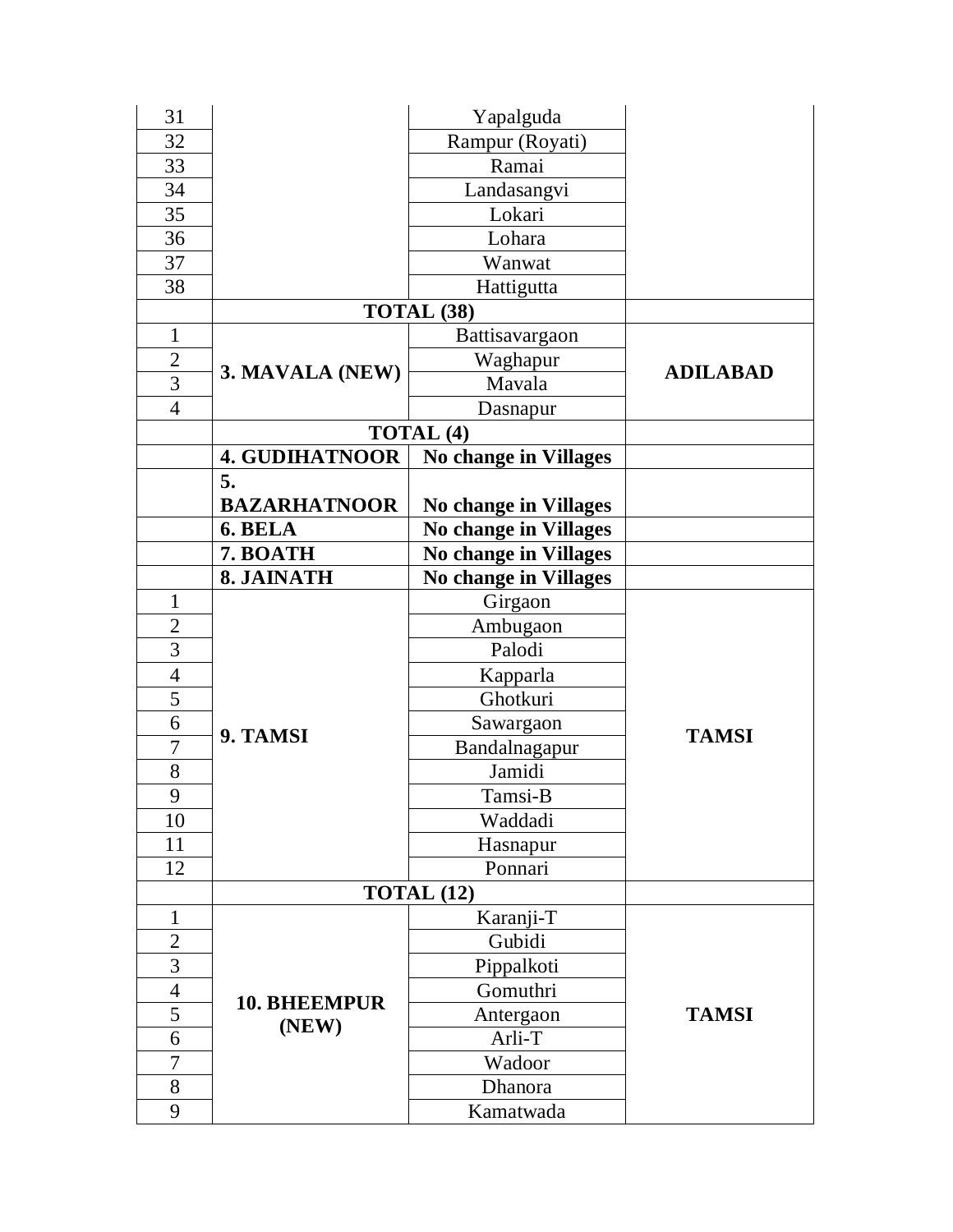| 10             |                    | Gona                  |               |
|----------------|--------------------|-----------------------|---------------|
| 11             |                    | Gunjala               |               |
| 12             |                    | Gollaghat             |               |
| 13             |                    | Tamsi-K               |               |
| 14             |                    | Nippani               |               |
| 15             |                    | Dabbakuchi            |               |
| 16             |                    | Bheempur              |               |
| 17             |                    | Belsari Rampur        |               |
| 18             |                    | Anderband             |               |
| 19             |                    | Wadgaon               |               |
|                |                    | <b>TOTAL (19)</b>     |               |
|                | 11.                |                       |               |
|                | <b>TALAMADUGU</b>  | No change in Villages |               |
|                | 12.                |                       |               |
|                | <b>NEREDIGONDA</b> | No change in Villages |               |
| $\mathbf{1}$   |                    | Adegaon K             |               |
| $\overline{2}$ |                    | Gubba                 |               |
| 3              |                    | Junni                 |               |
| $\overline{4}$ |                    | Babuldow              |               |
| 5              |                    | Borigoan              |               |
| 6              |                    | Kamgiri               |               |
| $\overline{7}$ |                    | Heerapur              |               |
| $8\,$          |                    | Dhaba-B               |               |
| 9              |                    | Talamadri             |               |
| 10             |                    | Madhapur              |               |
| 11             |                    | Jamidi                |               |
| 12             |                    | Adegaon-B             |               |
| 13             |                    | Gerjam                |               |
| 14             | 13. ICHODA         | Chincholi             | <b>ICHODA</b> |
| 15             |                    | Navegaon              |               |
| 16             |                    | Dhaba-K               |               |
| 17             |                    | Salyada               |               |
| 18             |                    | Malyal                |               |
| 19             |                    | Mankapur              |               |
| 20             |                    | Dharampuri            |               |
| 21             |                    | Jalda                 |               |
| 22             |                    | Kokasmannur           |               |
| 23             |                    | Mukhra-B              |               |
| 24             |                    | Mukhra-K              |               |
| 25             |                    | Gundi                 |               |
| 26             |                    | Keshavpatnam          |               |
| 27             |                    | Narsapur              |               |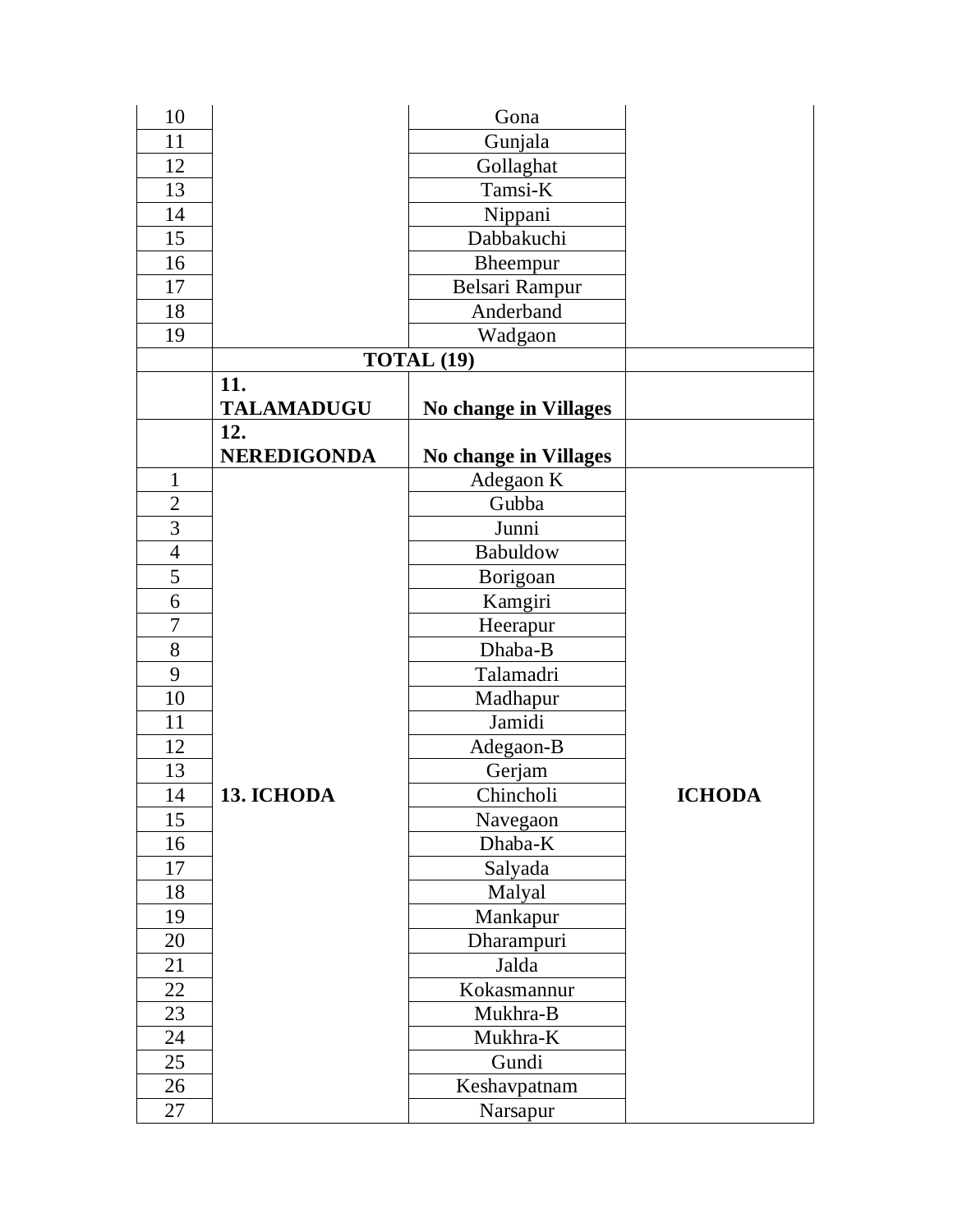| 28             |                       | Gundala          |                   |
|----------------|-----------------------|------------------|-------------------|
| 29             |                       | Lingapur         |                   |
| 30             |                       | Gaidpally        |                   |
| 31             |                       | Gundiwagu        |                   |
| 32             |                       | Babjipet         |                   |
| 33             |                       | Jogipet          |                   |
| 34             |                       | Sirichelma       |                   |
| 35             |                       | Ichoda           |                   |
|                |                       | TOTAL (35)       |                   |
| $\mathbf{1}$   |                       | Waipet           |                   |
| $\overline{c}$ |                       | Lachimpur (B)    |                   |
| $\overline{3}$ |                       | Rampur (B)       |                   |
| $\overline{4}$ |                       | Kondapur         |                   |
| $\overline{5}$ |                       | Lakampur         | <b>INDERVELLY</b> |
| 6              |                       | Pochampalle      |                   |
| 7              |                       | Lachimpur (K)    |                   |
| 8              | <b>14. SIRIKONDA</b>  | Mallapur         |                   |
| 9              | (NEW)                 | Dharmasagar      |                   |
| 10             |                       | Sirikonda        |                   |
| 11             |                       | Sunkidi          |                   |
| 12             |                       | Soanpally        |                   |
| 13             |                       | Ponna            | <b>ICHODA</b>     |
| 14             |                       | Neradigonda G    |                   |
| 15             |                       | Neradigonda K    |                   |
| 16             |                       | Narayanpur       |                   |
|                |                       | TOTAL (16)       |                   |
| $\mathbf{1}$   |                       | Pipri            |                   |
| $\overline{c}$ |                       | Devapur          |                   |
| $\overline{3}$ |                       | Ginnera          |                   |
| $\overline{4}$ |                       | Indervelly $(K)$ |                   |
| 5              |                       | Bursanpatar      |                   |
| 6              |                       | Gattepalle       |                   |
| $\overline{7}$ |                       | Dodanda          |                   |
| $8\,$          | <b>15. INDERVELLY</b> | Indervelly (B)   |                   |
| 9              |                       | Yamaikunta       | <b>INDERVELLY</b> |
| 10             |                       | Muthnur          |                   |
| 11             |                       | Dhannura (B)     |                   |
| 12             |                       | Dhannura (K)     |                   |
| 13             |                       | Goureepur        |                   |
| 14             |                       | Mendapalle       |                   |
| 15             |                       | Keslapur         |                   |
| 16             |                       | Heerapur         |                   |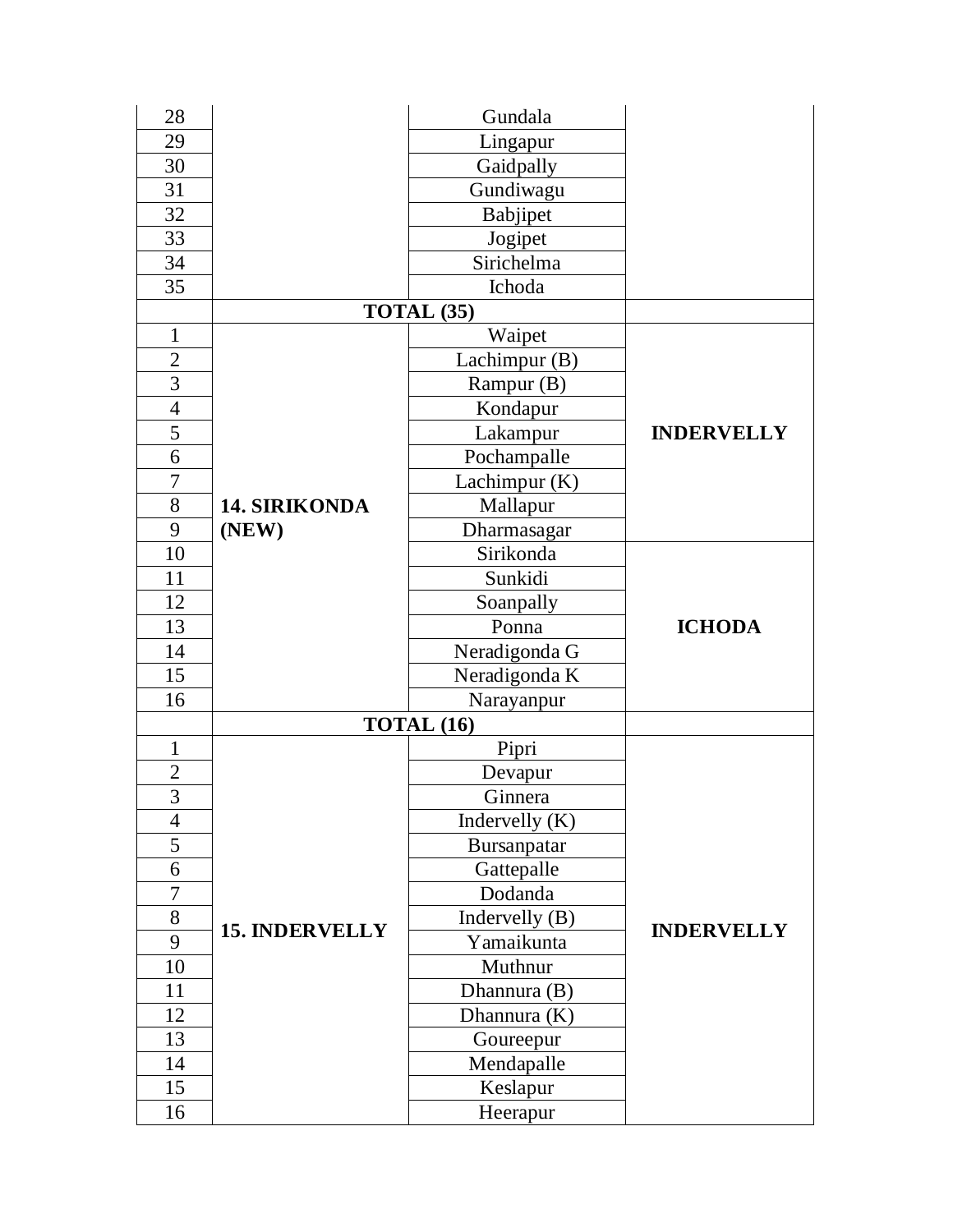| 17             |                       | Harkapur          |                |
|----------------|-----------------------|-------------------|----------------|
| 18             |                       | Anji              |                |
| 19             |                       | Mamidiguda        |                |
| 20             |                       | Keslaguda         |                |
| 21             |                       | Walganda Heerapur |                |
| 22             |                       | Dongargaon        |                |
| 23             |                       | Dasnapur          |                |
| 24             |                       | Tejapur           |                |
| 25             |                       | Wadagaon          |                |
|                |                       | TOTAL (25)        |                |
| $\mathbf{1}$   |                       | Narnoor           |                |
| $\overline{c}$ |                       | Bheempur          |                |
| $\overline{3}$ |                       | Kothapalli - H    |                |
| $\overline{4}$ |                       | Malepur           |                |
| 5              |                       | Malangi           |                |
| 6              |                       | Umri              |                |
| $\overline{7}$ |                       | Mahagaon          |                |
| 8              |                       | Babjhari          |                |
| 9              |                       | Chorgaon          |                |
| 10             |                       | Sungapur          |                |
| 11             |                       | Manjari           |                |
| 12             | <b>16. NARNOOR</b>    | Khairdatwa        | <b>NARNOOR</b> |
| 13             |                       | Dhupapur          |                |
| 14             |                       | Empalli           |                |
| 15             |                       | Gundala           |                |
| 16             |                       | Khampur           |                |
| 17             |                       | Mahadapur         |                |
| 18             |                       | Gunjala           |                |
| 19             |                       | Tadihadapnur      |                |
| 20             |                       | Sonapur           |                |
| 21             |                       | Nagolkonda        |                |
| 22             |                       | Balanpur          |                |
| 23             |                       | Gangapur          |                |
| 24             |                       | Mankapur          |                |
|                |                       | TOTAL (24)        |                |
| $\mathbf{1}$   |                       | Lokari (K)        |                |
| $\overline{c}$ |                       | Lokari (B)        |                |
| $\overline{3}$ | 17. GADIGUDA<br>(NEW) | Sangvi            |                |
| $\overline{4}$ |                       | Pownur            | <b>NARNOOR</b> |
| 5              |                       | Gouri             |                |
| 6              |                       | Dhaba $(K)$       |                |
| $\overline{7}$ |                       | Dhaba (Buzurg)    |                |